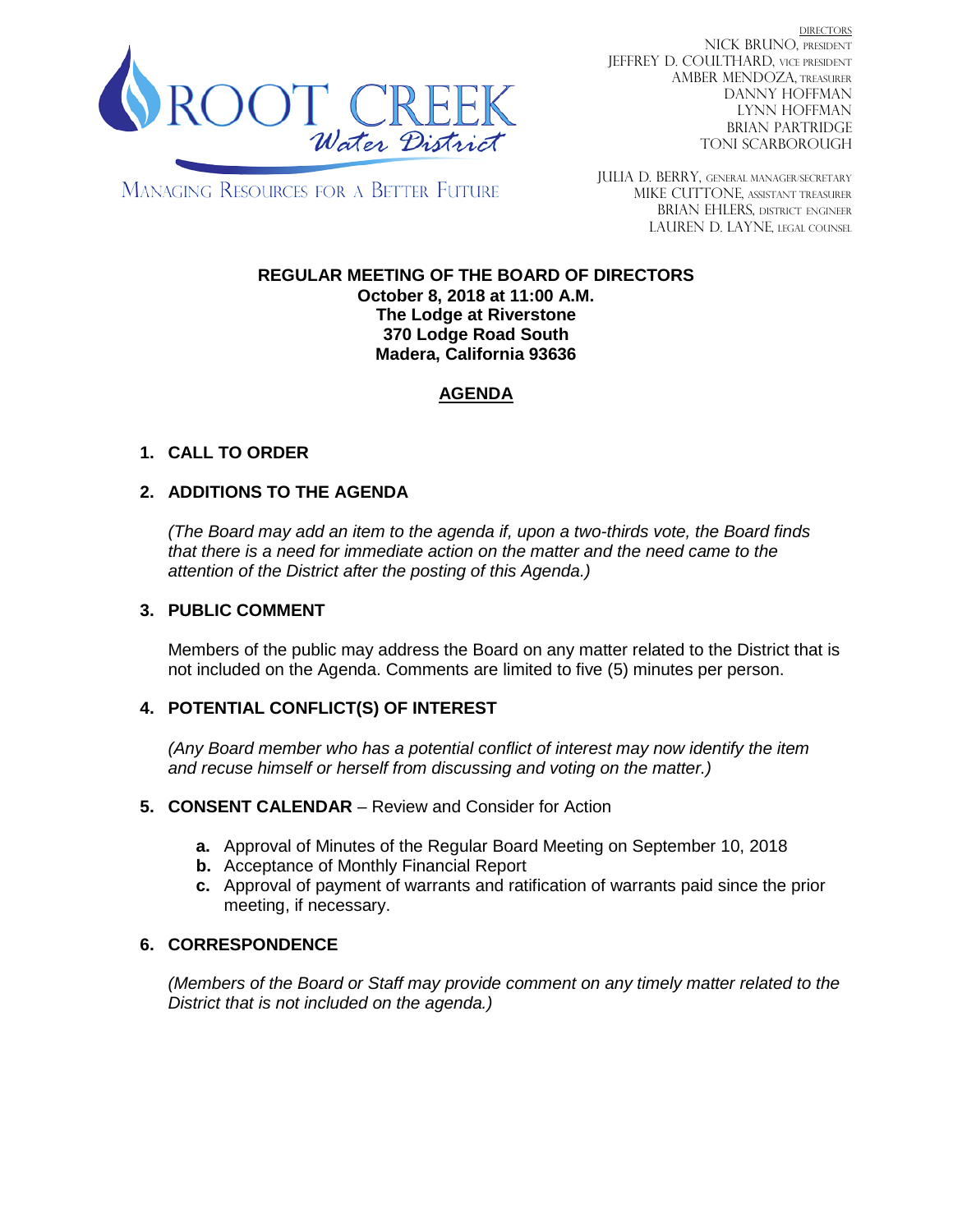- **7. BOARD ACTION ITEMS**  The Board may take action on any of the following items
	- **a.** Review and consider authorizing the Vice President to execute the following agreements relating to payments to the District for surface water and payments by the District against the Installment Sale Agreement:
		- i. Agreement to Accept Payment for Water and to Make Payment Against Installment Sale Agreement between Root Creek Water District, San Joaquin River Ranch, LLC and Riverstone Development, LLC
		- ii. Acknowledgement of Receipt of Prepayment of Installment Payments between Root Creek Water District and Riverstone Development, LLC
	- **b.** Review and consider action to authorize the President to execute a franchise agreement between Madera County and the Root Creek Water District for the grant of a County franchise that will allow the use of County roads and rights-ofway for the purpose of delivering services to the public within its boundaries
	- **c.** Review and consider action to proceed with design and permitting Waste Water Treatment Plant Expansion
	- **d.** Review and consider action to adopt a Root Creek Water District budget for the 2019-2020 year
- **8. COMMITTEE REPORTS -** The Board may take action on any of the following items
	- **a. Water Supply and Utilization – Ad Hoc Committee.** Report from the Ad Hoc Committee on water supply agreement discussions and potential special projects
- **9. DISTRICT ENGINEER'S REPORT -** The Board may take action on any of the following items
	- **a.** Operations Monthly Report
	- **b.** Waste Water Treatment Plant Status
	- **c.** Other District Matters
- **10. LEGAL COUNSEL REPORT** The Board may take action on any of the following items
	- **a.** Legislation
	- **b.** Legal matters affecting the District
- **11. GENERAL MANAGER'S REPORT** The Board may take action on any of the following items
	- **a.** Proposition 84 Grant Update
	- **b.** Geographic Information System Update